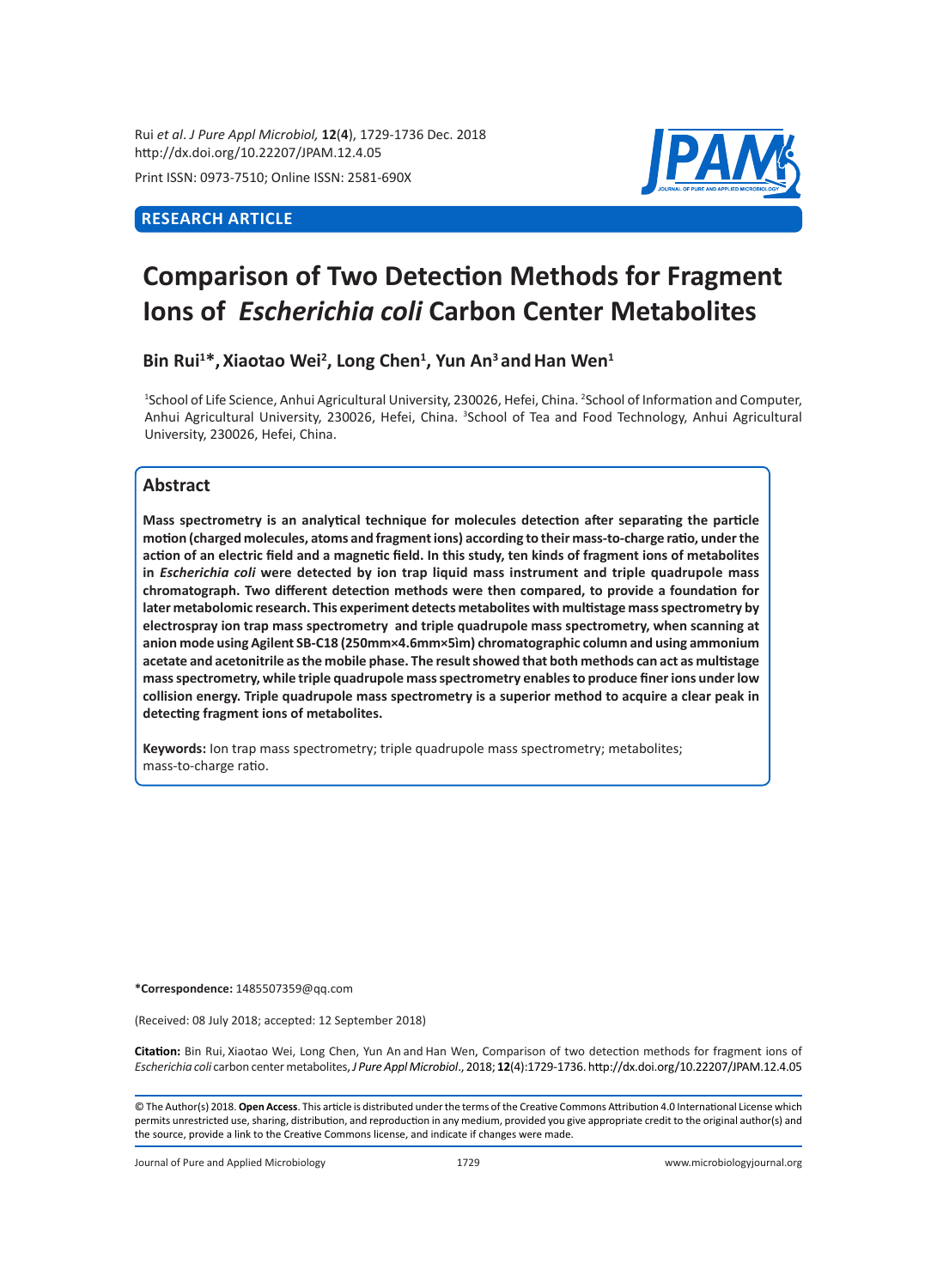### **INTRODUCTION**

In studies of metabolic processes in microorganisms, it's very important to detect target metabolite, both qualitatively and quantitatively. Detecting target metabolite precisely and determining its content are important goals in modern metabolomics. Such studies have progressed significantly in recent years as a result of new and improved methodologies<sup>1-4</sup>.

The aim of this study is to analyse *Escherichia coli* carbon center metabolites by High Performance Liquid Chromatography, coupled with Tandem Mass Spectrometry. *Escherichia coli* is commonly used for experimental purposes, and particularly in genetic engineering. There have been 904 different *Escherichia coli* metabolites mentioned in research papers, involving in 932 different reactions  $[5-6]$ , the number of which seems to be rapidly increasing as more research follows. Carbon central metabolism are common to many reactions in *Escherichia coli* and are therefore important to study to further understand the metabolomics of this commonly used bacterium. This study is to establish the experimental conditions of High Performance Liquid Chromatography coupled with Tandem Mass Spectrometry for *Escherichia coli* carbon center metabolites. In addition, we hope to provide some references with regards to cell extraction methods and detection, for future studies.

There have been many studies describing extraction methods of mesostate in TCA and modern analysis techniques for phosphorylation products in most of the central metabolic pathways. Gas chromatography coupled with mass spectrometry is very common in metabolite detection, but its disadvantage is that heat-sensitive compounds have denatured decomposition more easily during the detection. Both triple quadrupole mass spectrometry and ion trap mass spectrometry are multi-stage mass spectrometry. Triple quadrupole mass spectrometry is mainly used for quantitative and qualitative analysis of target compounds and is often referred to as space tandem mass spectrometry. Ion trap mass spectrometry is time tandem mass spectrometry which is generally used for qualitative analysis and structural analysis of unknown compounds $7-9$ .

Recently, with the development of MS and interface technology of LC/MS, it is now possible to determine conjugated metabolites directly. It has been reported that glucuronide conjugates can be determined directly by LC/MS/ MS. The basis for the structure of this conjugate is that the new fragment ions are found when a molecular ion peak draws off 176u in the secondary mass  $[10]$ . In this study, we set out to explore and establish analysis of *Escherichia coli* carbon center metabolites using high performance liquid chromatography coupled with tandem mass spectrometry (LC/MS/MS). It is one of the most important methods for standard sample detection of these kinds of metabolites.

### **MATERIALS AND METHODS Main Instruments**

Triple quadrupole mass spectrometer; ion trap mass spectrometer; sonicator; electronic analytical balance

### **Experimental Methods**

### **Chromatographic conditions**

Chromatographic column: 250mm × 4.6mm × 5um; column temperature: 35°C capillary temperature: 380°C; molecular weight range: 50-400°C mobile phase A: 10mmol/L ammonium acetate solution; mobile phase B: acetonitrile **Mass spectrometry conditions**

negative ion scan; electrospray ionization voltage (ESI): 4.5 kV ion source temperature: 480°C; injection volume: 5 ml

### **Mass spectrometry conditions**

Negative ion scan; electrospray ionization voltage (ESI): 4.5 kVion source temperature: 480!; injection volume: 5 ml

### **Preparation standard solution of samples**

We prepared ten kinds of metabolites, which are pyruvic acid; glucose- 6-phosphate dipotassium salt; fructose-6-phosphate

**Table 1.** Gradient elution parameters

| Mobile phase B |
|----------------|
|                |
|                |
|                |
|                |
|                |
|                |
|                |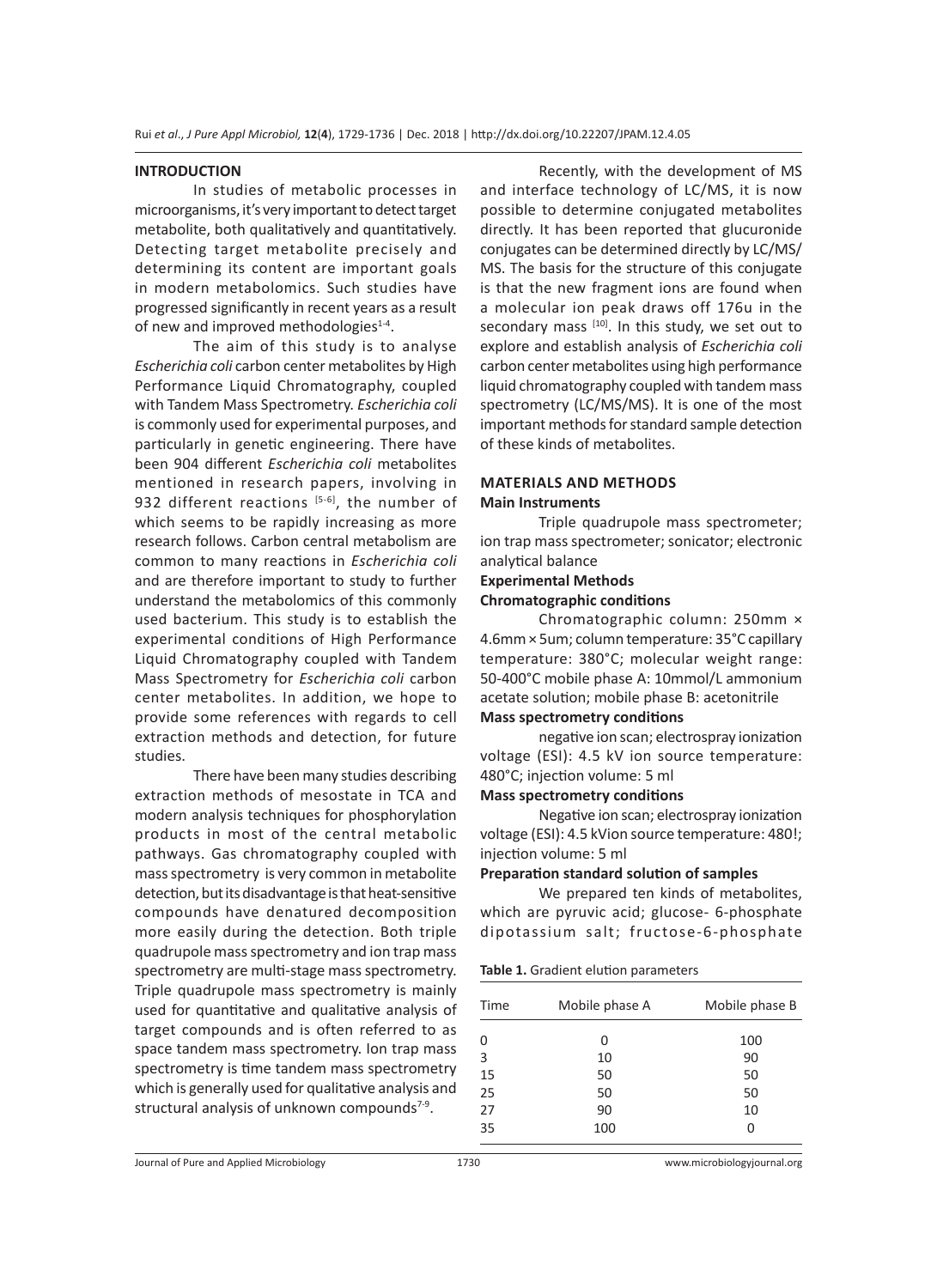| <b>Metabolites</b>                     | parent ion | ion       | CE   |
|----------------------------------------|------------|-----------|------|
| Citric acid                            | 191        | 87        | 25eV |
| D-Frutose-6-phosphate dipotassium salt | 259        | 97        | 27eV |
| Dipotassium D-Glucose-6-phosphate      | 259        | 97078.9   | 27eV |
| 2-ketoglutaric acid                    | 145        | 101       | 18eV |
| Glutamic acid                          | 146        | 128       | 20eV |
| Fumaric acid                           | 115        | 71        | 20eV |
| Pyruvic acid                           | 87         | 87        | 10eV |
| Aspartic acid                          | 132        | 88        | 27eV |
| Succitric acid                         | 117        | 73        | 27eV |
| Isocitric acid trisodium salt hydrate  | 191        | 1110173.1 | 27eV |
|                                        |            |           |      |

**Table 2.** The parameters of ten kinds of metabolites detected by ion trap mass spectrometry

**Table 3.** The parameters of ten kinds of metabolites detected by triple quadrupole mass spectrometry

| <b>Metabolites</b>                     | CE  | parent ion $(m/z)$ | ion $(m/z)$   |
|----------------------------------------|-----|--------------------|---------------|
| Dipotassium D-Glucose-6-phosphate      | 135 | 259                | 139, 169, 199 |
| Aspartic acid                          | 135 | 132                | 71.2, 88.1    |
| Citric acid                            | 135 | 191                | 111.0         |
| D-Frutose-6-phosphate dipotassium salt | 135 | 259                | 139, 169      |
| Pyruvic acid                           | 135 | 87                 | 43.0          |
| Succitric acid                         | 135 | 117                | 73.1          |
| Isocitric acid trisodium salt hydrate  | 135 | 191                | 73.1, 167.1   |
| Glutamic acid                          | 135 | 146                | 84.0, 102.1   |
| 2-ketoglutaric acid                    | 135 | 145                | 57.1, 145.1   |
| Fumaric acid                           | 135 | 115                | 71.0          |



The collision order of ten metabolites: glutamate acid→aspartic acid→glucose- 6-phosphate dipotassium salt→fructose-6-phosphate dipotassium salt→succinic acid→isocitrate→pyruvic acid→fumaric acid→citric acid→α-ketoglutarate acid

**Fig. 1.** Mixing spectrum of ten different metabolites.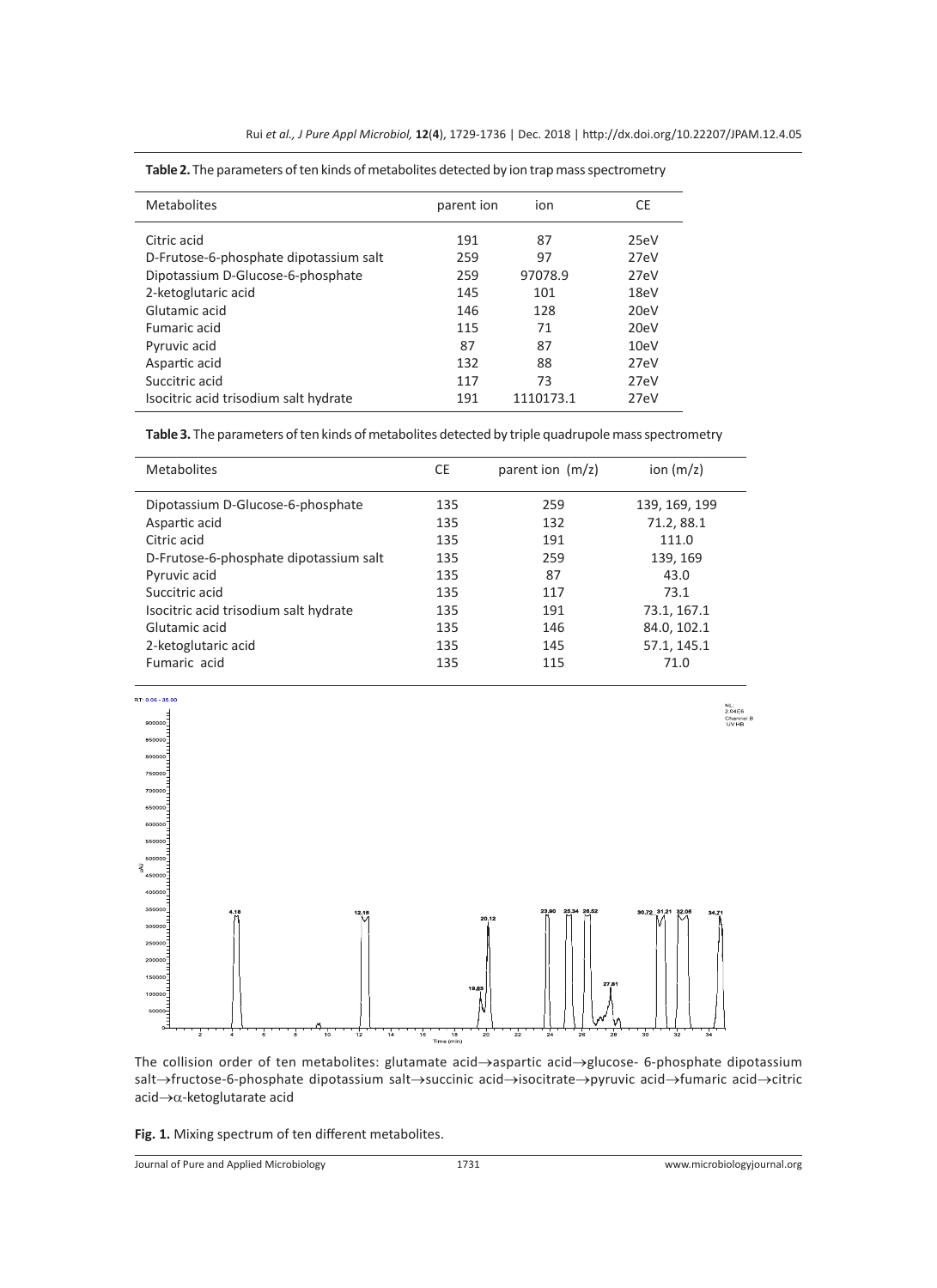

 **Fig. 2.** Spectrum of glutamate acid with ion trap LC







**Fig. 4.** Spectrum of pyruvic acid with ion trap LC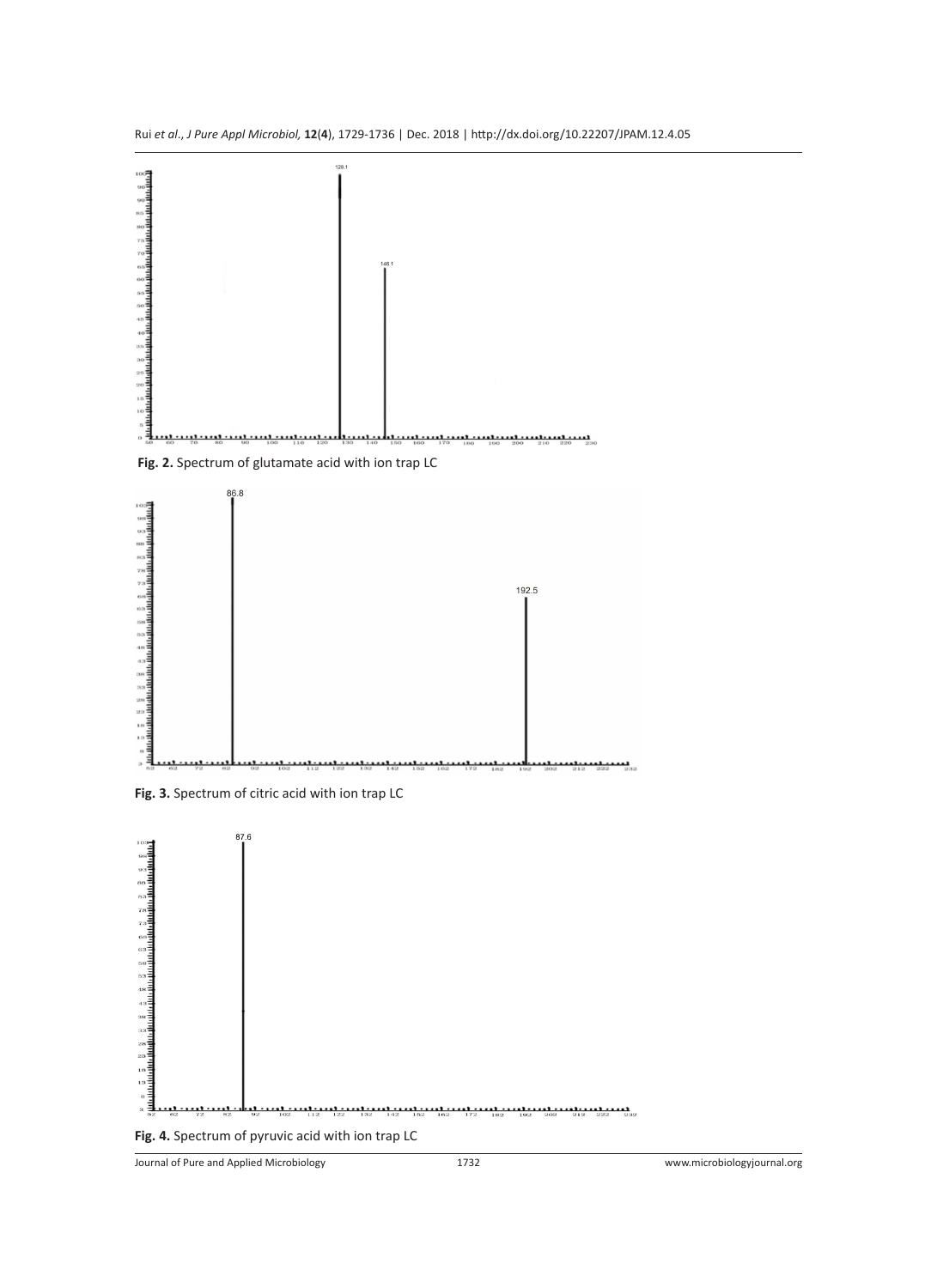

**Fig. 5.** Chromatogram of glutamate acid with triple quadrupole LC



X-axis represents mass to charge ratio; Y-axis represents ion response

**Fig. 6.** Spectrum of glutamate acid with triple quadrupole LC



X-axis represents ion response; Y-axis represents time;

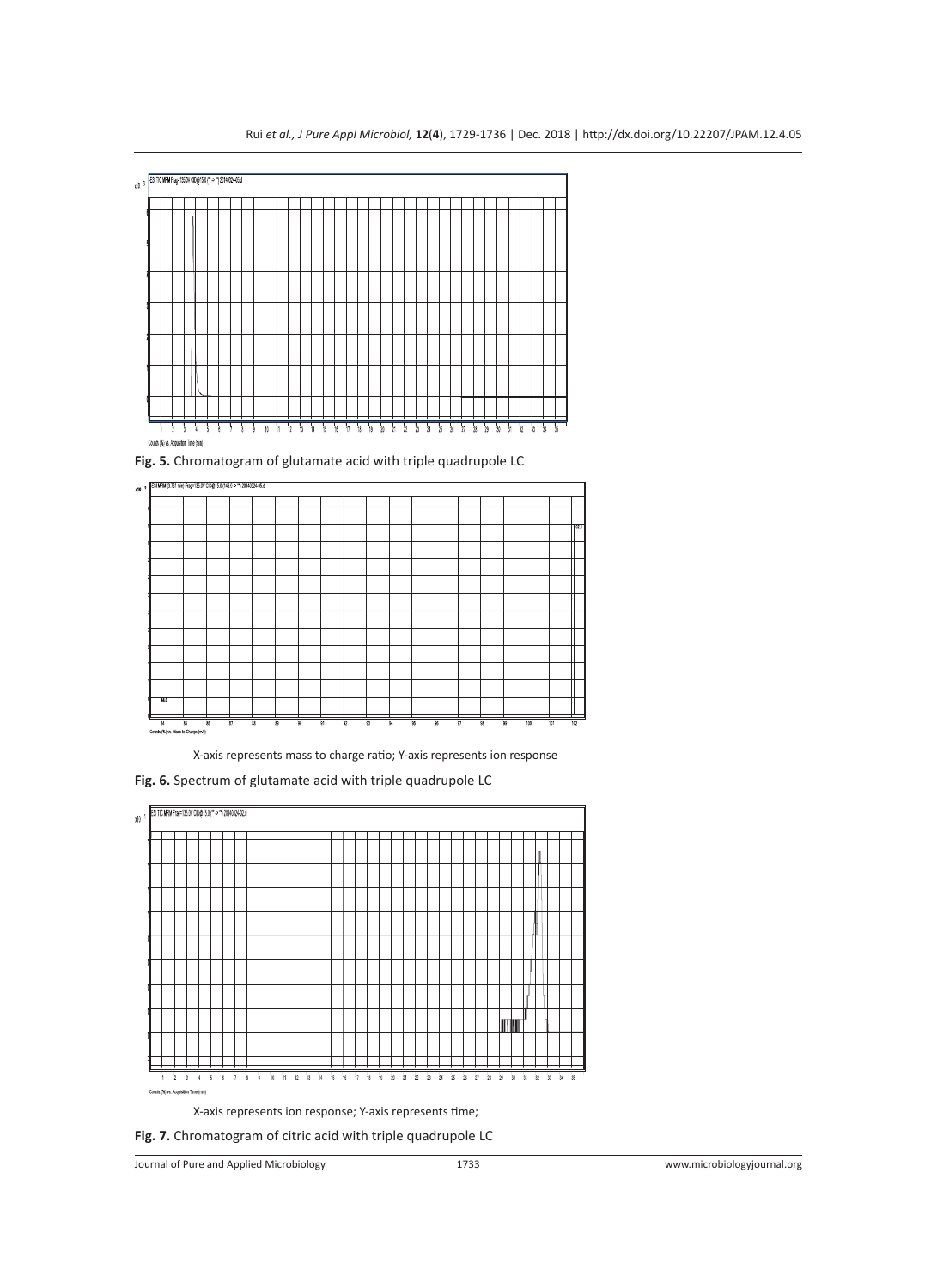| $x10^{-1}$ | ESI MRM (32.380 min) Frag=135.0V CID@15.0 (191.0 -> 111.0) 20140324-02.d |     |       |     |       |     |       |     |       |     |       |      |       |     |       |     |       |     |       |     |       |     |
|------------|--------------------------------------------------------------------------|-----|-------|-----|-------|-----|-------|-----|-------|-----|-------|------|-------|-----|-------|-----|-------|-----|-------|-----|-------|-----|
|            |                                                                          |     |       |     |       |     |       |     |       |     |       | HHO- |       |     |       |     |       |     |       |     |       |     |
|            |                                                                          |     |       |     |       |     |       |     |       |     |       |      |       |     |       |     |       |     |       |     |       |     |
|            |                                                                          |     |       |     |       |     |       |     |       |     |       |      |       |     |       |     |       |     |       |     |       |     |
|            |                                                                          |     |       |     |       |     |       |     |       |     |       |      |       |     |       |     |       |     |       |     |       |     |
|            |                                                                          |     |       |     |       |     |       |     |       |     |       |      |       |     |       |     |       |     |       |     |       |     |
|            |                                                                          |     |       |     |       |     |       |     |       |     |       |      |       |     |       |     |       |     |       |     |       |     |
|            |                                                                          |     |       |     |       |     |       |     |       |     |       |      |       |     |       |     |       |     |       |     |       |     |
|            |                                                                          |     |       |     |       |     |       |     |       |     |       |      |       |     |       |     |       |     |       |     |       |     |
|            |                                                                          |     |       |     |       |     |       |     |       |     |       |      |       |     |       |     |       |     |       |     |       |     |
|            |                                                                          |     |       |     |       |     |       |     |       |     |       |      |       |     |       |     |       |     |       |     |       |     |
|            |                                                                          |     |       |     |       |     |       |     |       |     |       |      |       |     |       |     |       |     |       |     |       |     |
|            |                                                                          |     |       |     |       |     |       |     |       |     |       |      |       |     |       |     |       |     |       |     |       |     |
|            | Counts (%) vs. Mass-to-Charge (m/z)                                      | 106 | 106.5 | 107 | 107.5 | 108 | 108.5 | 109 | 109.5 | 110 | 110.5 | -111 | 111.5 | 112 | 112.5 | 113 | 113.5 | 114 | 114.5 | 115 | 115.5 | 116 |

Rui *et al*., *J Pure Appl Microbiol,* **12**(**4**), 1729-1736 | Dec. 2018 | http://dx.doi.org/10.22207/JPAM.12.4.05

**Fig. 8.** Spectrum. of citric acid with triple quadrupole LC







**Fig. 10.** Spectrum. of pyruvic acid with triple quadrupole LC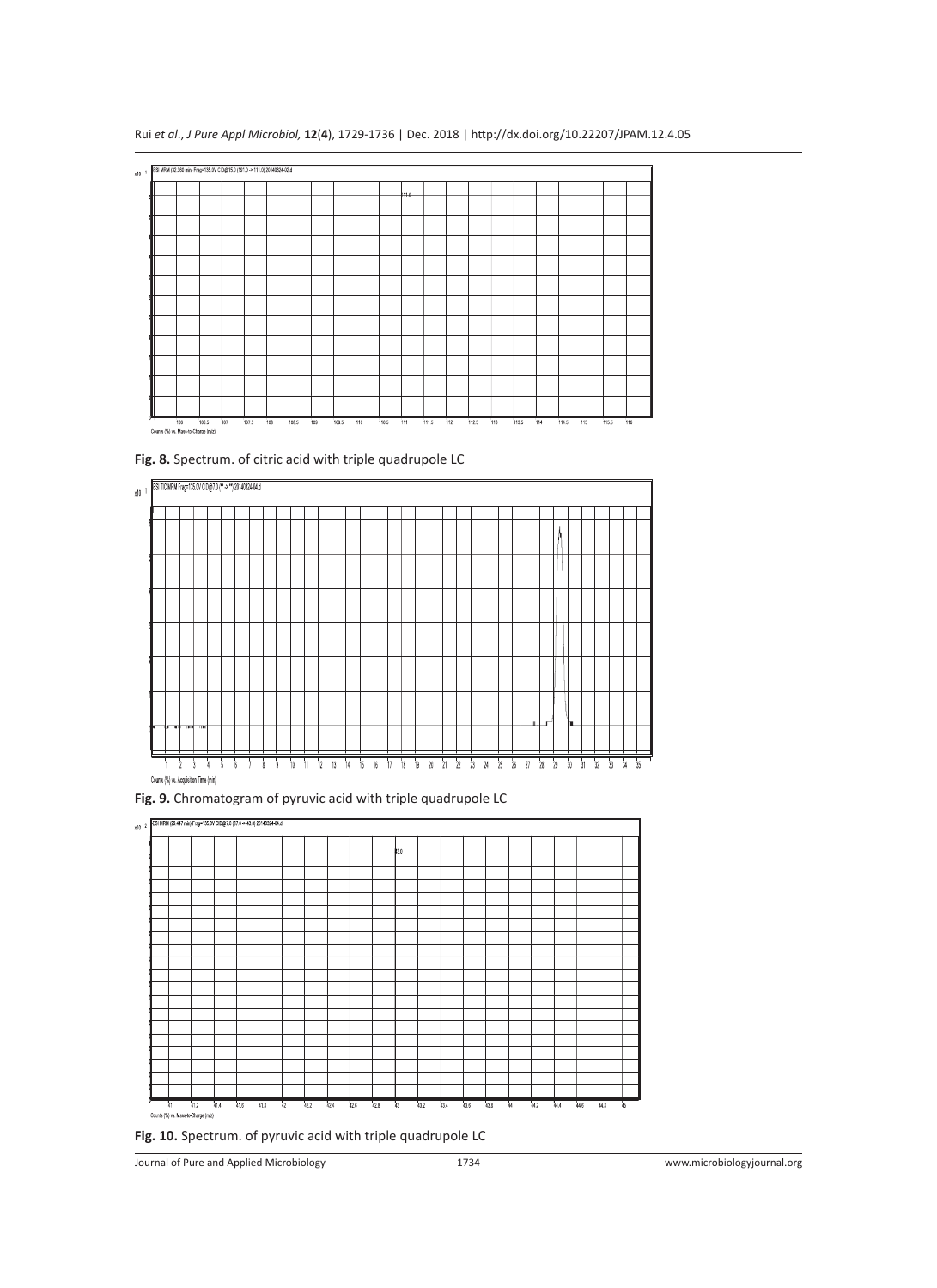dipotassium salt; succinic acid; aspartic acid; isocitric acid trisodium salt; citric acid; glutamate acid;  $\alpha$ -ketoglutarate acid; fumaric acid acid respectively. To make all the standard solutions, use an electronic analytical balance to enable highly accurate weighing.

### **RESULTS AND DISCUSSION Results of ion trap LC**

X-axis represents ion response; Y-axis represents the time respectively; ESI: electrospray ionization voltage; MRM-multistage reaction detection; Frag-collision voltage; CID-collisional dissociation voltage

Compared with Fig. 5 and Fig. 6, Fig. 1 and Fig. 2 show that only under a collisioninduced voltage of -20 eV can fluid glutamate - prospective parent ion 146.1, be broken down for Sub ion and detected by an ion trap mass spectrometer. However, glutamate - prospective parent ion 146 detected by liquid chromatography triple quadrupole mass spectrometer could be broken down for Sub ion if the collision-induced voltage was -15 eV. So, the required collisioninduced voltage for a Gas chromatography-ion trap mass spectrometry instrument is lower. The chromatomap illustrates the differences in the peak time. Fig. 1 (MS/MS) shows that glutamic acid appears at 4.18 min, whereas in Fig. 5 (GC-ITMS) the time to appearance is 3.76 min. This suggests that the Gas chromatography-ion trap mass spectrometry instrument can make the glutamic acid peak time earlier. From Fig. 2 it can be seen that the sub ion is 128.1 and in Fig. 6 it is 84.0 and 102.1. This suggests that MS/MS and GC-ITMS can both be used in multistage mass spectrometry, and that GC-ITMS can obtain smaller sub ions at a lower collision energy.

Comparing Fig. 1 and Fig. 3 with Fig. 7 and Fig. 8, we can learn that the collision energy of breaking citrate prospective parent ion 191 in MS/MS is -25 eV and in GC-ITMS is only -15eV. Comparing the chromatograms in Fig. 1 and Fig. 7, the peak of citrate in Fig. 7 is sharper and fuller than it is in Fig. 1. Sub ion in Fig. 3 is 87.3 and in Fig. 8 is 111.0. So, the two mass spectrometry methods can both be used in a multi-stage mass spectrometry, but in contrast, GC-ITMS can get an improved peak for Citric acid detection.

Comparing Fig. 1 and Fig. 4 with Fig. 9 and Fig. 10, collision energy of breaking pyruvate parent ion 87.0 is -10eV in MS/MS and is only -7eV in GC-ITMS. The pyruvate peak in Fig. 9 is sharper and more beautiful than it is in Fig. 1. and there is no broken parent ion 87.1 in Fig. 4, but in Fig. 10 sub ion we can see that 43.0 appears in the spectrum. The minimum mass set by the ion trap LC-MS instrument is 50, which means that any fragment ions below 50 cannot be detected. It is possible that the collision energy produced by Ion Trap is too small to detect pyruvate fragment ions by GC-ITMS. In that case, GC-ITMS would be a better way to detect pyruvate.

### **CONCLUSIONS**

In conclusion, using GC-ITMS we can obtain smaller particle size fragment ions. Relatively speaking, detecting metabolite fragment ions by GC-ITMS is an improved method to obtain a clearer peak.

### **ACKNOWLEDGEMENTS**

This work was supported by the Chinese National Natural Science Foundation [grants 31200626 and 31460233, 31372402); the Biology Key Subject Construction of Anhui (2014SKQJ017).

### **REFERENCES**

- 1. Dunn, W.B.; Bailey, N.J.C.; Johnson, H.E. *Analyst* 2005; **130**: 606-625.
- 2. Kopka, J.; Fernie, A.; Weckwerth, W. *Genome Biol*. 2004; **5**: 1- 9.
- 3. Goodacre, R.; Vaidyanathan, S.; Dunn, W.B.; Harrigan, G. *Trends Biotechnol*. 2004, **22**: 245- 252.
- 4. Vaidyanathan, S.; Goodacre, R. In Metabolic Profiling, Its Role in Biomarker Discovery and Gene *Function Analysis.* 2003; 9-38.
- 5. Covert, M.W.; Knight, E.M.; Reed, J.L.O. *Nature*  2004, **429**: 92-96.
- 6. Herring, C.D.; Raghunathan, A.; Honisch, C.B.O*. Nat. Genet*. 2006; **38**: 1406-141
- 7. Maharjan R.P, Ferenci T. *Ahal. Biochem*., 2003, **313**(1):145-154
- 8. Faijes M, Mars A E, Staid E [J]. *Microbial Cell Factories* 2007; **6**(27):1-23
- 9. Lange H.C, Eman M, van Zuijlen G, Visser D, van Dam J. C, Frank J, Teixeira de Mattos M. J, Heijnen J. [J]. *Biotechnol. Bioeng*., 2001; **75**(4): 406-415
- 10. Smith DJ, Appleton ML, Carlson JR, et al. Identification of  $\beta$ -glucuronidase-resistant